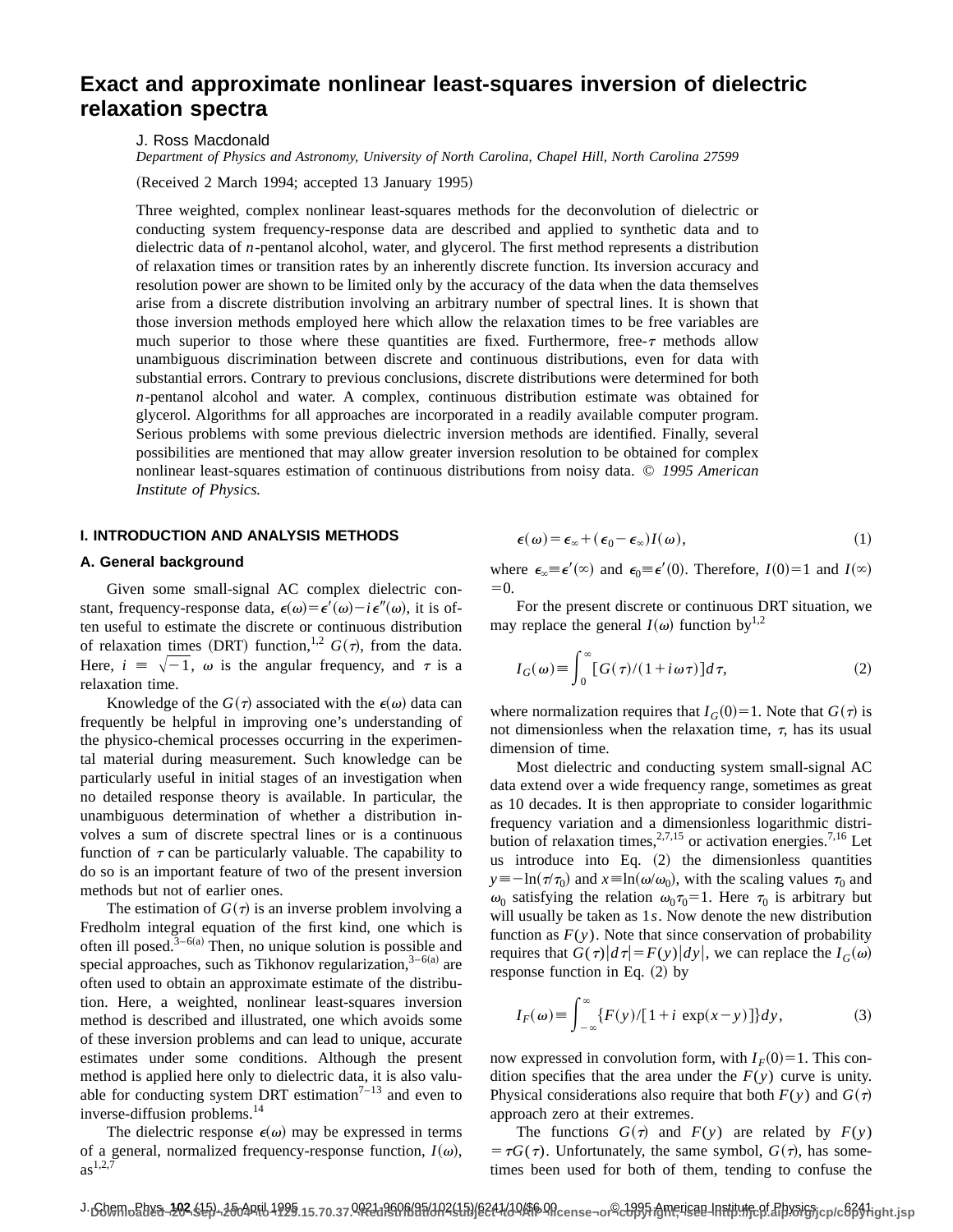distinction between them. Another common usage<sup>2</sup> is to denote the logarithmic distribution function as  $G[\ln(\tau)]$ , but the use of an entirely different symbol for the two different quantities eliminates the possibility of ambiguity and is strongly recommended. Further, it is worth mentioning that expressions such as  $ln(\tau)$ , very commonly used in the present field,<sup>2,17</sup> are mathematically inadmissible when  $\tau$  is not dimensionless. Finally, since experimental frequency-response data are discrete, the frequency variable  $\omega$  must then be written as  $\omega_n$ , where  $1 \le n \le N < \infty$ .

#### **B. Numerical inversion approaches**

#### **1. Discrete distribution**

In this case the unknown DRT is purely discrete and so is made up of *M* spectral lines. Then one can write

$$
G(\tau) = \sum_{m=1}^{M} d_m \delta(\tau - \tau_m), \qquad (4)
$$

where the  $d_m$ 's are amplitude coefficients which define the relative strength of each  $\{d_m, \tau_m\}$  line. The distribution is then fully defined by the values of the set of parameters. Now define  $I_{\text{mod}}(\omega_n)$  as a theoretical or model response. Substitution of Eq.  $(4)$  into Eq.  $(2)$  leads to the exact result

$$
I_G(\omega_n) \equiv I_{\text{mod}}(\omega_n) = \sum_{m=1}^M d_m / (1 + i \omega_n \tau_m), \tag{5}
$$

a sum of Debye responses which can be readily shown to be independent of whether  $\tau$  or  $\gamma$  is used as the relaxation-time variable. Notice that normalization requires that  $I_{\text{mod}}(0) = 1$ , a requirement which sets the scale of the  $d_m$  parameters.

## **2. Continuous distribution**

The situation is somewhat different if the unknown distribution is continuous. Then one must use numerical quadrature to obtain estimates of  $I_{\text{mod}}(\omega_n)$ . Such quadrature approximates the distribution by means of discrete points. It is then fully defined by the parameter set  $\{c_m, \tau_m\}$ , where here the continuous character of the distribution is recognized by replacing the  $d_m$  parameters by the  $c_m$  ones. It is important to remember that although the  $\{d_m, \tau_m\}$  set defines isolated, unconnected points, the  $\{c_m, \tau_m\}$  one specifies connected points along the distribution. If quadrature weights are defined as  $w_m$ , then a general approximation for the  $I_F(\omega)$  result of Eq.  $(3)$  may be written as

$$
I_{\text{mod}}(\omega_n) = \sum_{m=1}^{M} (w_m c_m) / (1 + i \omega_n \tau_m),
$$
 (6)

a result similar to that of Eq.  $(5)$ , but where normalization now requires that the sum of the products  $w_m c_m$  be unity. Some specific choices for the  $w_m$  quantities will be discussed later.

#### **3. Inversion procedure**

Most previous inversion methods, whether they use Tikhonov regularization or other procedures,  $3-6(a),18-22$  start by defining a set of fixed points over the expected range of the distribution, and usually take their spacing constant. For the dielectric area, the usual choice<sup>17,23,24</sup> has been to define a range for  $\tau$  by setting  $\omega_{\text{max}}\tau_{\text{min}}=\omega_{\text{min}}\tau_{\text{max}}=1$ . Then, for equal spacing in the variable  $ln(\tau/\tau_0)$ , the step size is just  $\ln(\tau_{\text{max}}/\tau_{\text{min}})/(M-1)$ , which can be set equal to  $w_m$  for all *m* in the simplest possible quadrature scheme.

The *ab initio* selection of a set of fixed- $\tau$  points is particularly inappropriate for discrete distributions where the line spacing is initially unknown and almost always irregular. But, as will be shown later, even for a continuous distribution the choice of fixed points is far inferior to the alternate of taking such points as free parameters of a weighted, nonlinear least-squares inversion procedure. The main difference in the present inversion methods from earlier ones using linear or nonlinear least-squares fitting is the present provision that all the  $\{d_m, \tau_m\}$  or  $\{c_m, \tau_m\}$  parameters can be free variables of the fitting.

Allowing the  $\tau_m$  [or ln( $\tau_m/\tau_0$ )] parameters to be free introduces two complications. Fitting is generally carried out with *M* initially small, then increased to larger and larger values. The successive  $\tau_m$  values found in this way are not usually in monotonically increasing order, but ordering is needed for an integration routine appropriate when the spacing between  $\ln(\tau_m/\tau_0)$  values is not constant. Thus, sorting on  $\tau_m$  is required before the use of such a routine, but it is of course unnecessary for the discrete-distribution situation.

The actual procedure for the dielectric case is to fit the model predictions

$$
\epsilon_{\text{mod}}(\omega_n) = \epsilon_{\infty} + (\epsilon_0 - \epsilon_{\infty}) I_{\text{mod}}(\omega_n)
$$
\n(7)

to the experimental data,  $\epsilon_{\text{meas}}(\omega_n)$ , for all *n* values. Such fitting allows one to obtain least-squares estimates of  $\epsilon_{\infty}$ ,  $\epsilon_0$ , and the 2*M* distribution parameters, and their estimated standard deviations as well. In the fitting, any of these parameters can be taken free or fixed. Since dielectric frequency response data are usually complex, complex nonlinear leastsquares (CNLS) fitting of both real and imaginary parts simultaneously is generally employed in order to use all the available data, but real- or imaginary-part fitting is also possible.

All the present inversions and direct fits were carried out with the readily available LEVM computer program described in Appendix A. The nonlinear least-squares fitting procedure itself involves some regularization effects<sup>4</sup> which help contribute to good inversion estimates. The various fitting choices available in specific CNLS fitting program used herein (LEVM), allow several different approaches to be used. To define the relevant DRT inversion possibilities, let "*D*" stand for discrete, "*C*" for continuous, "*F*" for fixed, and "*V*" for variable (free)  $\tau_m$ . Then the following combinations are of particular interest: discrete-distribution inversion method involving free, variable  $\tau_m$ 's (DV), continuousfunction inversion method involving fixed  $\tau_m$ 's (CF), and continuous-function inversion method involving free, variable  $\tau_m$ 's (CV).

The linear least-squares problem associated with use of Eq.  $(6)$  for inversion with constant spacing involves an  $N \times M$  "design" matrix, and, when  $N=M$ , direct inversion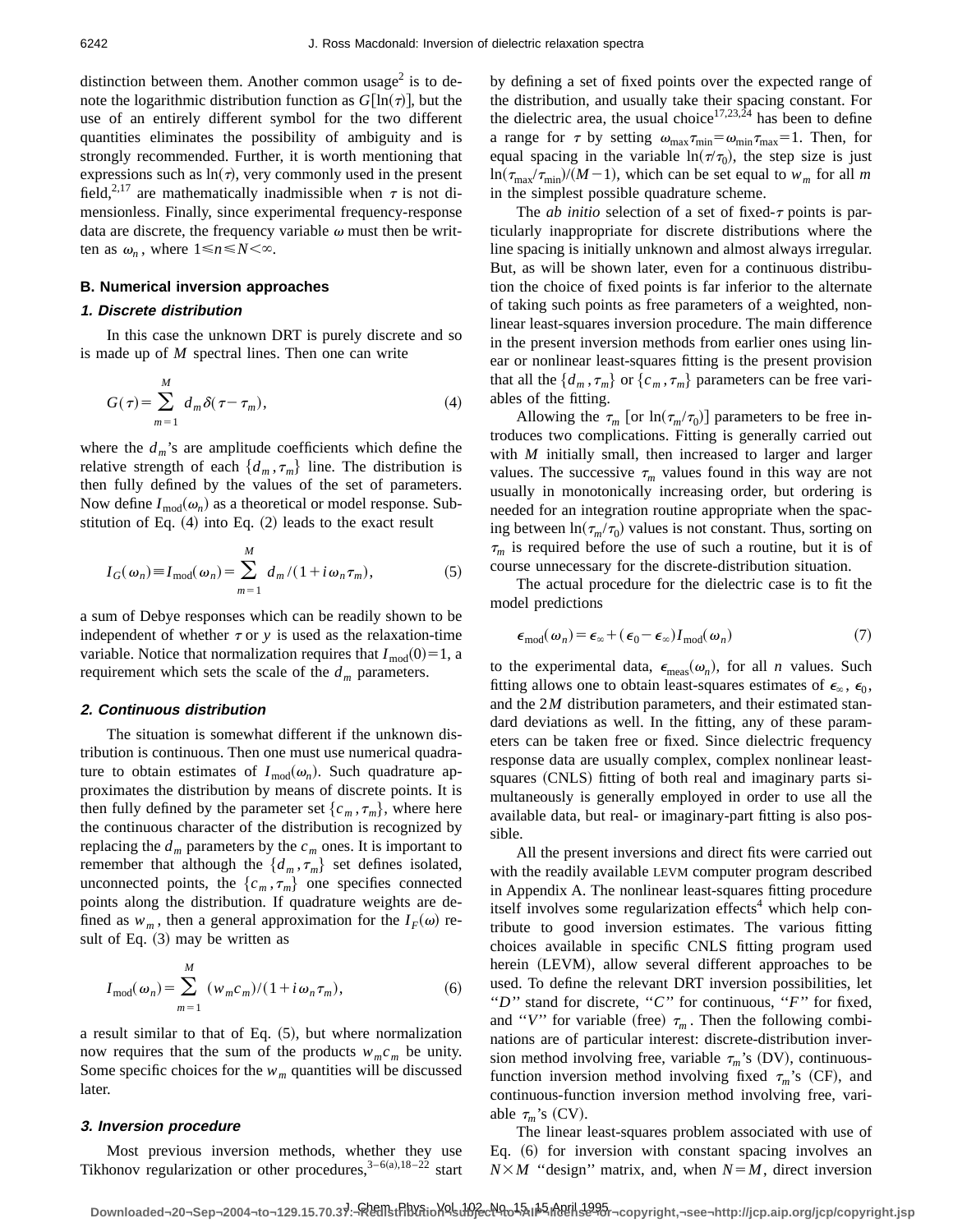of the  $M \times M$  matrix may be employed to obtain  $c_m$ values. $^{6(b)}$  This approach has been called the matrixquadrature method of numerical inversion, $5$  and was applied to the present problem long ago by Uhlmann and Hakim. $^{23}$ But, it is generally unsatisfactory, and its generalization when  $M \leq N$  (for example, the use of linear least squares fitting) is also quite inadequate and usually leads to meaningless oscillatory estimates<sup>5,24</sup> of  $c_m$ . Note that when  $N=M$ , either matrix inversion or, equivalently, linear least squares, should lead to an exact solution, ''one which 'models' the discrete data function to within numerical round-off,"<sup>5</sup> but ill conditioning intervenes when, as usual, the condition number of the matrix is much greater than unity. $5$  Thus it is important that the number of degrees of freedom in the present inversion procedures always be substantial (see Appendix A).

#### **II. INVERSION RESULTS**

#### **A. General considerations**

A cardinal point about inversion solutions which yield estimates of continuous distributions, one associated with their usually ill-posed and ill-conditioned character, is that no matter how well a frequency-response model, such as Eq.  $(7)$ , fits a given set of data, the estimate of the DRT associated with the data is not guaranteed to approximate the true DRT well. In fact, the accuracy of such an estimate does not necessarily improve beyond a certain point as the  $S_F$  of the frequency-response fit is decreased by increasing *M*, the number of free  $c_m$  parameters in the fitting model. Here  $S_F$  is a measure of goodness of fit at the frequency-response level (see Appendix A). This accuracy limitation does not apply for DV estimation using data arising from an inherently discrete DRT since the data themselves determine the appropriate number of  $d_m$  points.

#### **B. Estimation of distributions using synthetic data**

Morgan and Lesmes<sup>17</sup> (ML) recently inverted both synthetic and experimental data using a variant of the present  $CF$  approach (see Appendix B), and some of their same data sets will be reanalyzed herein. For synthetic data, I consider only their choices of single Debye-function relaxation response and of Cole–Cole  $(CC)$  response involving the parameter  $\beta$ =0.6. The more general empirical response function suggested by Havriliak and Negami<sup>25</sup> may be written as

$$
I_{HN}(\omega) = [1 + (i\omega\tau_{HN})^{\beta}]^{-\gamma},\tag{8}
$$

where  $\tau_{HN}$  is not necessarily equal to  $\tau_0$ , and  $\beta$  and  $\gamma$  fall in the range [0,1]. When  $\gamma=1$ , this equation reduces to the Cole–Cole form;<sup>26</sup> for  $\beta=1$  it describes Davidson–Cole response;<sup>27</sup> and for  $\gamma = \beta = 1$ , it degenerates to Debye response. I follow ML here by using the values  $\epsilon_{\infty} = 5$  and  $(\epsilon_0 - \epsilon_\infty) = 20$  in generating synthetic data. The synthetic CC data used covered the range from  $10^{-3} \le \omega_n \tau_0 \le 10^3$ , a logarithmic bandwidth of 6, with 49 points equally spaced in log frequency. The *F*(*y*) DRT associated with Cole–Cole behavior may be written $2$  as

$$
F_{\rm CC}(y) \equiv (2\pi)^{-1} \sin(\psi) / [\cosh(\beta y) + \cos(\psi)],\tag{9}
$$

where  $\psi \equiv \pi \beta$ . Since this expression is normalized, its integral over all *y* is unity.

## **1. Discrete distribution: <sup>a</sup> single spectral line**

Although discrete-distribution response with only a few lines present is probably rarer than a response associated with the presence of a continuous DRT, Garg and  $Smyth^{28}$ found that their data on normal primary alcohols could be well described by the sum of three Debye functions. Morgan and Lesmes<sup>17</sup> applied their real-part CF method to single Debye response. The results of their fitting with  $M=19$  were not entirely satisfactory, since they yielded a central  $c_m = c_{10}$ estimate of about 1.3 instead of unity, and showed  $c_{10}$  dependence on *M*. Such behavior arises from the use of CF area normalization rather than discrete-distribution normalization.

In contrast, DV inversion yielded essentially exact estimates when applied to the same synthetic data, namely the input values  $\epsilon_{0}=5$ ,  $\epsilon_{0}=25$ ,  $d_1=1$ , and  $\tau=1$  s. Further, very few iterations were required for convergence, and only this single value of  $d_m$  was nonzero, so the appropriate  $M=1$ value was verified.

CNLS fit results of the same data using the LEVM CF inversion method were instructive when carried out with DV rather than CF normalization. The calculations involved double-precision arithmetic with stringent stopping/ convergence criteria and required a large number of iterations for full convergence. With  $M=11$ , for example, they led to essentially exact estimates for  $\epsilon_{\infty}$  and  $\epsilon_0$  as before, to an  $S_F$  value of about 10<sup>-9</sup>, to a value of the central  $c_6$  of  $1\pm10^{-10}$ , and to positive estimates of all the other  $10c_m$ 's of less than  $10^{-10}$ . However, as in the ML calculations,<sup>17</sup> it was necessary to ensure that one of the fixed input  $\tau_m$  values coincided with the  $\tau$  value of the single line present, an important weakness of the CF method applied to data involving a discrete distribution.

Incidentally, real-part CF fitting yielded essentially the same results as complex fitting, as also did imaginary-part fitting, although the latter does not allow an estimate of  $\epsilon_{\infty}$  to be obtained. To illustrate the results of a poor choice of the fixed  $\tau_m$  values with CF fitting, exact data such as those above were produced for  $M=11$  with  $\tau_p$ , the value of  $\tau$  for the single line present, placed halfway between  $\tau_6$  and  $\tau_7$ . Fitting then yielded  $S_F \approx 0.12$ ,  $({\epsilon_0 - \epsilon_\infty}) \approx 18.0$ ,  ${\epsilon_\infty} \approx 4.98$ , and only two significant  $c_m$  values:  $c_6 \approx 0.486$  and  $c_7 \approx 0.514$ .

#### **2. Discrete distribution: multiple lines**

Over the years there has been considerable effort expended to find ways of resolving the sum of two or more simple Debye responses with relaxation frequencies relatively close together,<sup>19,20,29-32</sup> but no satisfactory approach has been demonstrated. For example, when Fourier deconvolution methods are used,  $5.19-22$  there is a problem of selecting an appropriate window for high-frequency filtering, and when such methods are applied to Debye spectra they yield limited resolution with spectral responses of finite width and usually with oscillating tails as well. Further, Fourier trans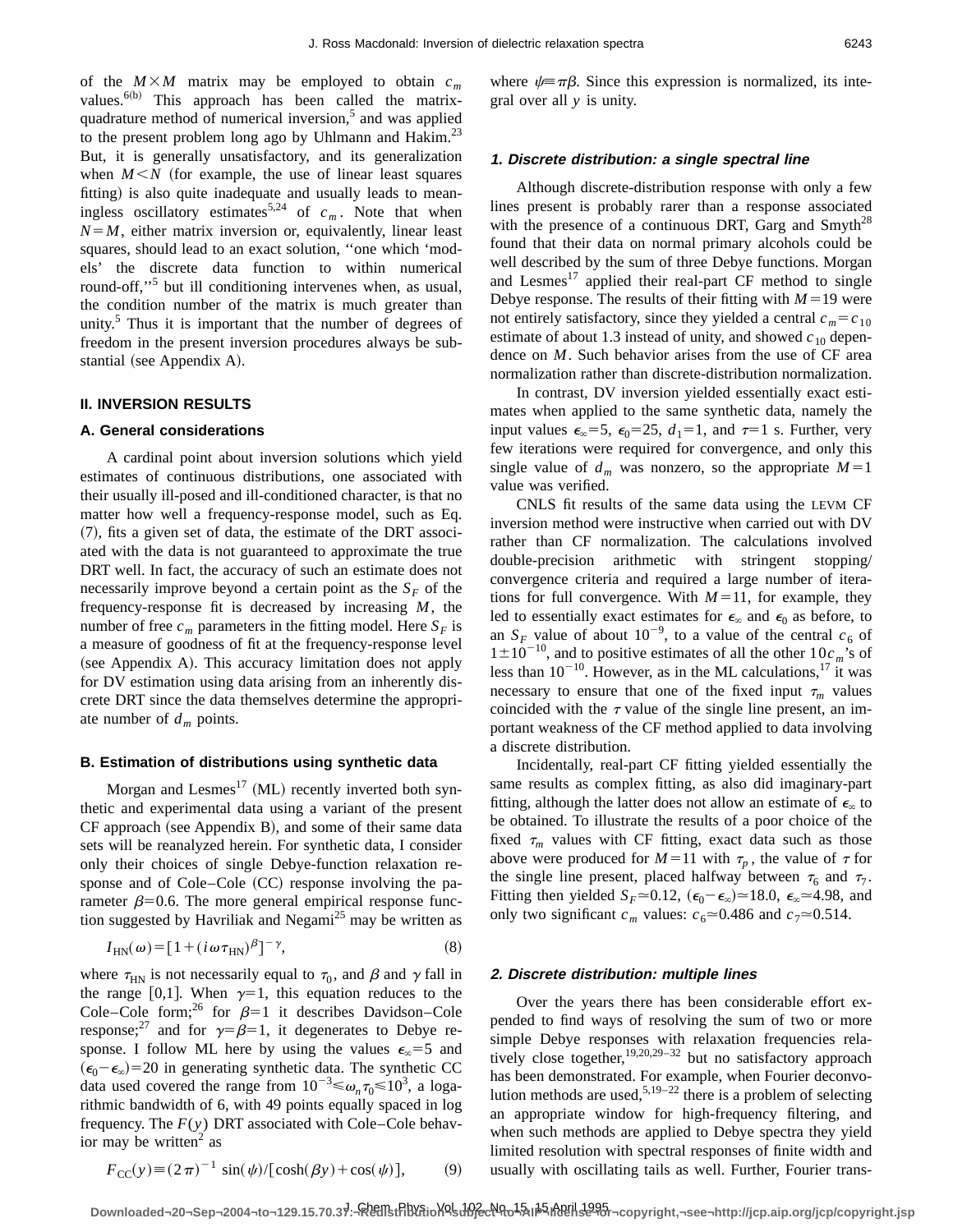formation of discrete data leads to somewhat different results than does continuous-function transformation, as analyzed elsewhere.<sup>33</sup>

In order to demonstrate the great resolution power of the DV, the inversion of data arising from two very closely spaced lines is considered here. In the first case, the following values were used in Eq.  $(A1)$  to generate the data:  $C_1 = 1$  F,  $R_1 = 1$   $\Omega$ ,  $C_2 = 0.01$  F, and  $R_2 = 90$   $\Omega$ . Thus, the peak height of one dispersion is 100 times smaller than the other, and the ratio of their time constants is 1 to 0.9, very close spacing. DV inversion of the original exact frequency-response yielded essentially the exact input values, including the time constants  $\tau_1=1$  s and  $\tau_2=0.9$  s. When the data were rounded to four significant figures, however, the fit yielded  $S_F \approx 2 \times 10^{-4}$ , and estimates of 1.003, 0.997, 0.0069, and 129, for the above four circuit elements, respectively. The corresponding  $\tau_m$  values were thus about 1 and 0.89 s, showing that  $\tau_2$  was better estimated than its individual components. Considerably less-accurate estimates were obtained with only three digits remaining in the data.

For a second test,  $C_1$  and  $R_1$  had the same values as above, but  $C_2$  was taken as 0.3 F and  $R_2$  as 2  $\Omega$ . Thus, for this case the peak height of the second dispersion was about a third of that of the first, and the ratio of  $\tau$ 's was 1 to 0.6. With three (and two) significant figures, the fit estimates for  $S_F$ ,  $C_1$ ,  $R_1$ ,  $C_2$ , and  $R_2$  were, respectively, 0.0018 (0.014),  $1.001|0.011$   $(0.967|0.090)$ ,  $0.998|0.014$   $(1.047|0.116)$ ,  $0.299|0.037$   $(0.335|0.258)$ , and  $2.005|0.029$   $(1.824|0.202)$ . Here a number like  $|0.037|$  is the relative standard deviation estimate of the associated parameter as determined from the fit (see Appendix A). Again, the  $\tau_1$  and  $\tau_2$  estimates are better than their individual components, and most of the relative standard deviation estimates are appreciably greater than the actual errors of estimation. These results show that although the accuracy is strongly degraded on going from three to two digits in the data, the estimates are still quite significant.

The present inversions indicate that DV fits of noisy, discrete-distribution data can yield much greater resolution than has been demonstrated before. Furthermore, discretedistribution inversion is not constrained by the limitations of an ill-posed problem which usually apply for continuousfunction DRT estimation.

### **3. Continuous Cole–Cole distribution**

Figure 1 shows the results of two complex-fit, proportional-weighting CV inversions of exact CC data with  $\beta$ =0.6. Morgan and Lesmes<sup>17</sup> treated this same situation with their CF method but presented their results as lowresolution linear plots of  $c_m$  [called  $y(\tau)$  by them] vs the ordinary logarithmic variable,  $s_m \equiv \log_{10}(\tau_m/\tau_0)$ . This variable, rather than  $y_m$ , is also employed here for plotting. Better comparison between theory and predictions, particularly in the tails of the distribution, is possible when a logarithmic rather than a linear  $c_m$  scale is used, as in Fig. 1.

Note that when an  $M=19$  inversion point, denoted by an open circle in Fig. 1, evenly surrounds its exact value, denoted by an asterisk, the inversion estimate is very good indeed, as it is for the present  $M=19$  inversion estimate. Furthermore, comparison of the  $M=13$  and  $M=19$  results



FIG. 1. Log-log plots comparing the exact Cole–Cole (CC) continuous distribution function of Eq.  $(9)$  (solid line) with CV inversion results obtained using the complex nonlinear least-squares fitting program, LEVM, with  $M=13$  and 19  $c_m$  points. Here the combination " $-C$ " denotes complex data fitting, and  $\tau_0$  is a scaling relaxation time taken as 1 s here and elsewhere. The points denoted by asterisks are exact distribution values plotted at the same values of  $s_m \equiv \log_{10}(\tau_m/\tau_0)$  as those found from the  $M=19$  inversion. Here LBW is the logarithmic bandwidth,  $\log_{10}(\omega_{\text{max}}/\omega_{\text{min}})$ .

unambiguously demonstrates that the data analyzed involve a continuous, not a discrete DRT. The  $s_m$  values of any discrete lines present in the distribution would remain nearly independent of the value of *M* or of the span of the frequencyresponse data, but we see that they do not do so here. The same variable- $\tau_m$  behavior was found with DV inversion of these data, so either approach can be used to identify distribution type. Such a capability is absent from all previous approaches which use fixed points.

Although log–log plots are useful to show behavior over a wide range, errors are better presented with a linear scale, as in Fig. 2. Here complex-fit CF and CV inversion errors are compared. Note the approximately 10-times greater errors of the CF inversion as compared to the CV ones. The strong



FIG. 2. CF and CV inversion errors,  $[c_m - F_{CC}(s_m)]$ , for the CC data of Fig. 1 vs  $\log_{10}(\tau_m/\tau_0)$  for  $M=19$ . The *A*, *B*, and *C* CV inversion results were obtained with different end-point corrections, as discussed in the text. The *B* curve corresponds to the  $M=19$  results of Fig. 1.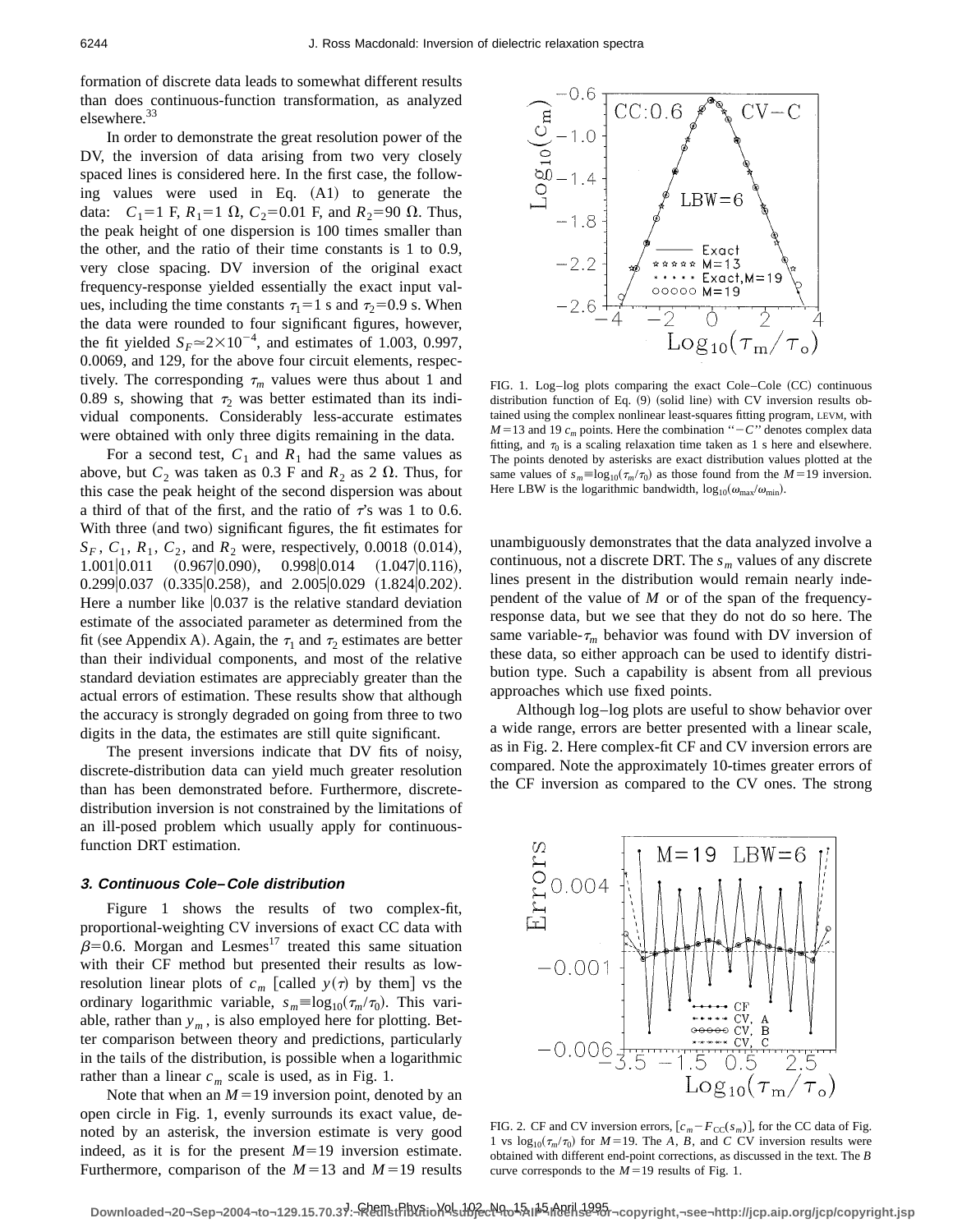TABLE I. Inversion results for water at 20 °C;  $\tau_0=1$  s. Here quantities written as *A*|*B* indicate an estimate, *A*, and its estimated relative standard deviation, *B*.

| Bottreau et al. (Ref. 32) DV                                 |                | Morgan and Lesmes (Ref. 17) CF |       | This study DV                  |            |                                                          |                          |
|--------------------------------------------------------------|----------------|--------------------------------|-------|--------------------------------|------------|----------------------------------------------------------|--------------------------|
| $\tau_m \tau_0 $                                             | $d_m$          | $\tau_p \tau_0 $               | $c_p$ | $\tau_m \tau_0$                | $d_m$      | $\tau_m \tau_0 $                                         | $d_m$                    |
| $4.63\times10^{-14}$  0.002                                  | 0.036          | $3.09\times10^{-13}$           | 0.014 | $7.17\times10^{-14}$  0.19     | 0.037 0.09 | $3.37\times10^{-14}$  0.45<br>$2.93\times10^{-13}$  0.70 | 0.026 0.27<br>0.019 0.39 |
| $8.92\times10^{-12}$  0.017<br>$2.86\times10^{-11}$  0.09    | 0.914<br>0.051 | $9.55 \times 10^{-12}$         | 3.04  | $9.39 \times 10^{-12}   0.005$ | 0.9630.003 | $9.44\times10^{-12}$  0.006                              | 0.955 0.003              |
| 80.4<br>$\epsilon_0$<br>1.78<br>$\epsilon_{\infty}$<br>$S_F$ |                | 80.9<br>3.30                   |       | 80.08<br>2.26 0.10<br>0.332    |            | 80.15<br>1.94 0.16<br>0.320                              |                          |

error oscillations of the CF curve are characteristic of such inversions of data involving continuous distributions.

All three of the CV inversions of Fig. 2 used a type of extended trapezoidal quadrature with variable spacing<sup>34</sup> but with different end-point corrections. Curve *A* involved no such corrections and therefore shows appreciable errors in the two end points which arise from the limited range of the data. Because the numerical integration involves a finite range of  $s_m$ , area outside this range is ignored. Curve *B* partly corrects for these omissions by changing the factor of 0.5 used in the integration only for the end-points to unity. Finally, curve *C*, the best of the three, corrects the last two points on each end by factors appearing in an extended quadrature formula<sup>6(c)</sup> of order  $1/M^3$ . Since there is no evident theoretical rationale for this formula, the curve *B* approach is taken standard in the LEVM CV procedure.

Incidentally, although spline-fitting and quadrature<sup> $6(d)$ </sup> could be used in place of the present quadrature method, this approach was found to yield somewhat larger errors than did the curve *B* method when the spline fitting involved natural boundary conditions, and the use of more appropriate estimated boundary conditions did not seem to justify the resulting complications. Although the curve *B* errors are remarkably small, their existence, even for exact input data, is evidence of ill conditioning which must be expected for the inversion of discrete data associated with a continuous distribution.

With  $M=19$ , the fit of the original synthetic frequencyresponse data was very good, with an  $S_F$  value of about  $10^{-5}$ . This quantity has been found to decrease for CV fitting as  $exp(-aQ)$ , where *a* is a constant which depends on the form of the convolution kernel;  $Q = M/(LBW)$  (LBW is the logarithmic bandwidth of the original exact data). For such data,  $S_F$  continues to decrease as *M* is increased until finally limited by the number of decimal digits carried in the data and calculations. There is thus always a limit on the resolution the present CV method can deliver. This limit is usually unimportant for exact data but can become crucial for experimental data. Then the minimum  $S_F$ , and so the maximum useful *M* value, is limited by the error in the data. This limitation is demonstrated for the data analyzed in Sec. II C 3.

# **C. Estimation and identification of distributions from experimental data**

# **1. Inversion of water data**

Morgan and Lesmes $17$  used their real-part CF method to invert 20 °C water data compiled by Boutreau *et al.*<sup>32</sup> from a variety of sources. These 27 data values extended over the wide range from about  $6\times10^8$  Hz to over  $10^{13}$  Hz and are quite irregular, having appreciable lacunae and some large outliers. To allow direct comparison with earlier results, these same data were used for the present inversions, in spite of their irregularities. Before trying to invert these data, they were fitted, using LEVM, to the CC form of Eq.  $(8)$ . It was found that an adequate fit could not be obtained by using the 24 lowest-frequency original data values, those employed by ML. Therefore, generalized cross validatory quintic spline smoothing<sup>35</sup> was carried out on the full 27 points listed in Ref. 32. Of these, the last three points were extrapolations from infrared data. This procedure automatically provides statistically appropriate smoothing when carried out on logarithmically transformed data if the original data have predominantly proportional errors.<sup>10</sup> The smoothed data are presented in Fig. 3 but still show appreciable irregularity.

An adequate  $N=24$  CC fit was then found for the smoothed data. It yielded  $\tau_{CC}/\tau_0 \approx 9.33 \times 10^{-12} |0.006$ ,  $\beta \approx 0.984|0.004, (\epsilon_0 - \epsilon_\infty) \approx 76.34|0.004, \epsilon_\infty \approx 4.28|0.051, \text{ and}$  $S_F$ =0.356. Most of these results agree closely with those



FIG. 3. Complex-plane plot of the smoothed 20 °C water dielectric data obtained by many workers, and of the  $M=2$  DV inversion fitting points for these data. The arrow shows the direction of increasing frequency. The dominant discrete relaxation time obtained from thie inversion of these data was 9.39 ps. See Table I for further results.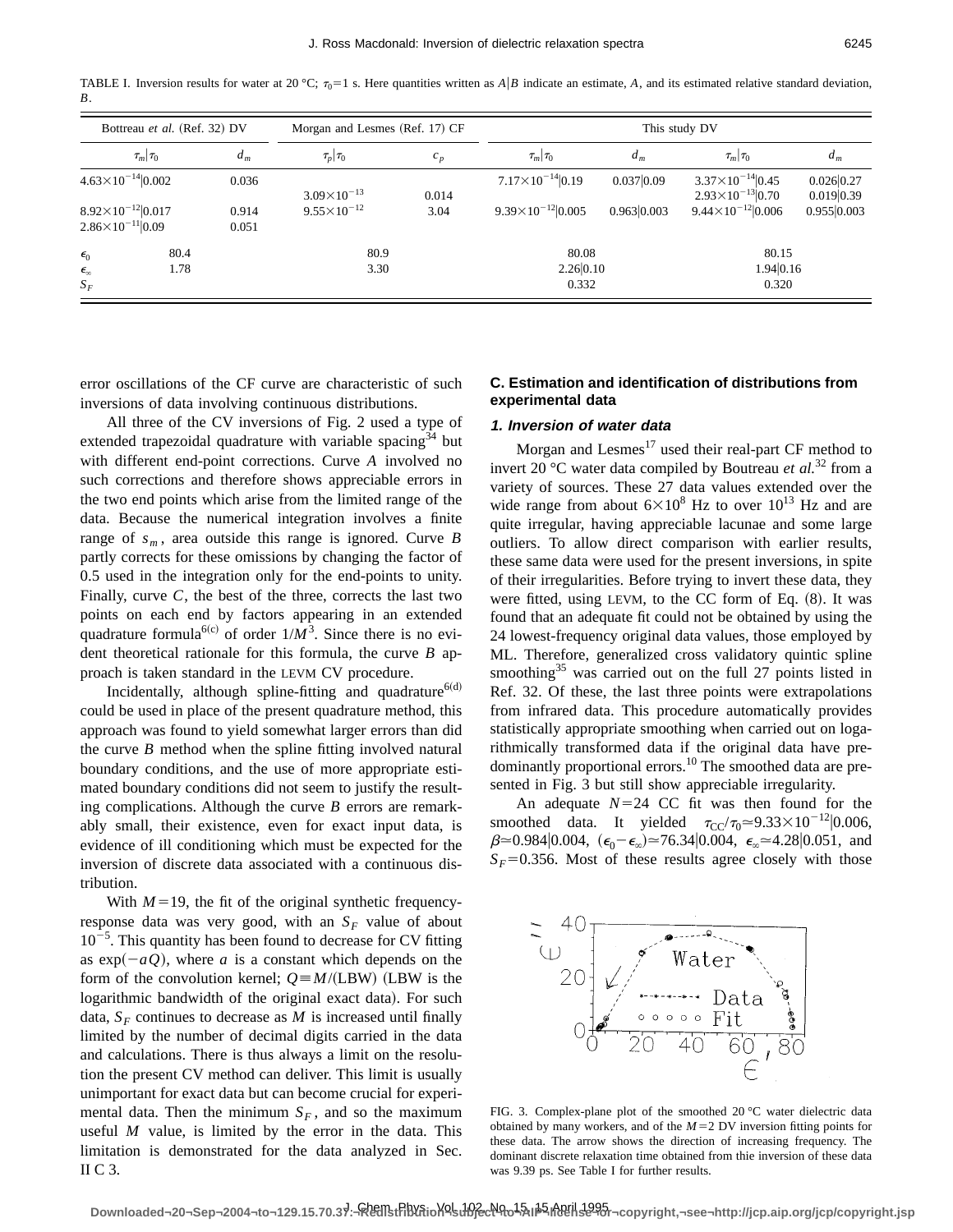quoted by Hasted, $36$  who concluded that a CC continuous distribution fit the water data somewhat better than did a single-line discrete distribution.

Results of different analyses are summarized in Table I. The  $M=2$  DV inversion points are also plotted in Fig. 3. The most plausible estimates shown in Table I seem to be the two DV ones on the right, calculated with  $N=27$ . Of these, one should choose that with two isolated spectral lines, since the parameter uncertainties are smaller than those with  $M=3$ . Fitting without the three extrapolated points yielded only a single line with a  $\tau$  very close to the larger  $\tau$  one, showing that the second small- $\tau$  line in Table I was associated with these points.

When three DV lines are extracted with  $N=27$ , it is evident that two of them are then not well defined, especially the one with  $\tau_m/\tau_0 \approx 2.93 \times 10^{-13}$ . When four lines are estimated, it is found that the relative standard deviations of five of the nine free parameters are of the order of or greater than unity, meaningless estimates. As shown in Table I, the central line of the three-line discrete-function-approach results of the present study is clearly close to the first of the two peaks of the continuous distribution estimated by ML using their CF approach, one which used  $-1$  degrees of freedom rather than an appreciable positive value, as always employed with LEVM fits. Here  $c_p$  denotes the value of  $c_m$  at a peak of a continuous distribution. Since the central DV line is itself not well defined, little credence should be given to either it or the ML estimate. Difficulties to be expected with underdetermined fits are discussed in Appendix B.

Comparison of the results of Bottreau *et al.*<sup>32</sup> with the present ones is also instructive. These authors used a discrete-function inversion approach limited to  $M \leq 4$ , one which is less accurate and much less general than the present independently developed one. As one might expect, their results and the present DV ones are reasonably similar, but the present DV method yields more resolution and accuracy and is far easier to apply. When it was used to estimate four spectral lines, one with  $\tau_m/\tau_0 \approx 1.2 \times 10^{-11}$  appeared, roughly corresponding to one of the lines listed at the left of Table I. The relative standard deviation associated with this value was about 0.36 and the relative standard deviation estimate for the corresponding  $d_m$  was about 2, not a well-defined line.

Because the DV approach yields adequate results with just two spectral lines, it is not sensible to apply the CF method to these data, which are clearly better and more appropriately defined by a few isolated, discrete lines than by a continuous DRT. Even though the data are of poor quality and consistency, the combination of least-squares-fit smoothing and DV inversion yields reasonable inversion parameters, but more-accurate data, extending over a very wide frequency range for several different temperatures, are desirable for such an important material as water.

## **2. Inversion of n-pentanol alcohol data**

Morgan and Lesmes sent me the  $N=30$  real-part data they used<sup>17</sup> to estimate a continuous DRT for *n*-pentanol alcohol.<sup>37</sup> These 25 °C data, shown in Fig. 4, were produced, according to ML, by digitizing the graphical  $\epsilon'(\omega)$  curve for



FIG. 4. The 25 °C  $n$ -pentanol alcohol  $\epsilon'$  frequency-response data, and the  $M=2$  DV inversion fitting points for these data. Here  $f_0=1$  Hz. The dominant discrete relaxation time obtained from the inversion of these data was 0.802 ns. See Table II for further results.

this material appearing in Ref. 20; thus they may be expected to contain errors arising from this process as well as some of their original experimental errors.

LEVM has been used to fit these frequency-response data to a wide variety of continuous-distribution response functions. The best fit was found for the Davidson–Cole response function<sup>27</sup> form of Eq.  $(8)$ . Fitting results with a smoothed and interpolated  $N=74$  set of data were  $\tau_{CD} \approx 9.54 \times 10^{-10} |0.022 \text{ s}, \gamma \approx 0.862 |0.011, \epsilon_{\infty} \approx 2.787 |0.006,$  $(\epsilon_0 - \epsilon_\infty) \approx 12.374 \, | 0.007$ , and  $S_F \approx 0.0207$ . This fit is significantly worse than the DV one in Table II.

Table II compares DV inversion results to two continuous-function inversions obtained by earlier workers. Those of Ref. 20 were obtained by a Fourier-transform deconvolution method involving imaginary part data only, one which leads to broadening of any delta-function spectral lines present. Their  $\tau$  values quoted in Table II are those defining the peaks of their continuous distribution estimate, omitting a small response for which  $\tau_0/\tau_m$  is well above the measured  $\omega_{\text{max}}\tau_0$ . Their peak coefficients have been normalized<sup>17</sup> such that the amplitude of the major peak was set to 1.000.

The ML CF results<sup>17</sup> were obtained from real-part fitting with  $N = M = 30$ , again yielding  $-1$  for the available number of degrees of freedom. Thus, one might expect very poor estimates. We see that their  $\epsilon_0$  estimate is, in fact, appreciably larger than the lowest-frequency limiting data value of 15 and the DV estimates of  $\epsilon_0$  presented in Table II. More significantly, their CF inversion led to a smooth, apparently continuous, distribution curve with two peaks, very different results, except for the location of the peaks, than the predictions of the DV inversions discussed below.

The DV results listed in Table II used the original 30 data values obtained from ML, and only two significant spectral lines could be obtained from the inversion of these data. When I attempted to extract three lines, the relative standard deviation estimates of one of the  $\tau_m/\tau_0$ 's and two of the three  $d_m$ 's were of the order of unity or greater. Had the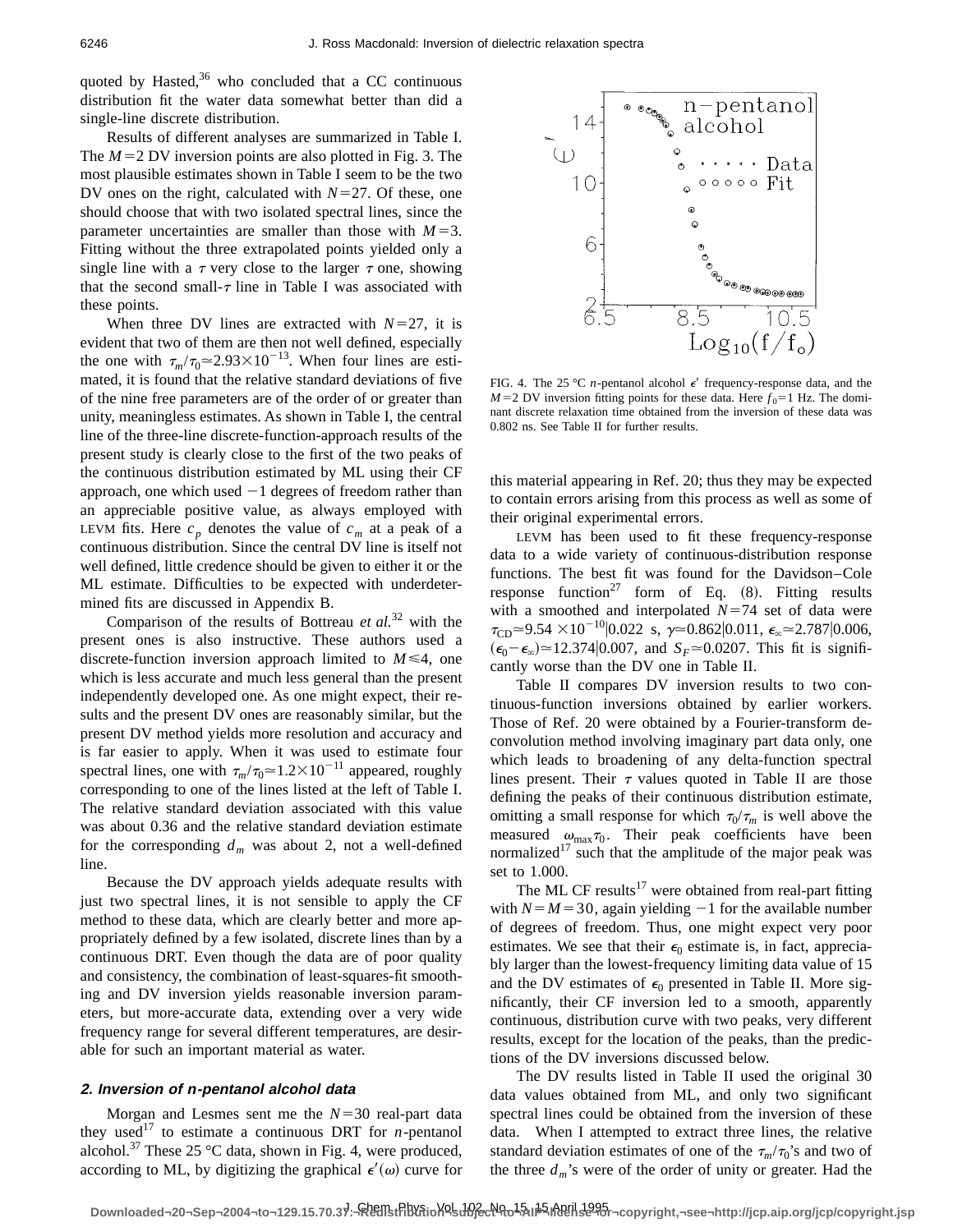TABLE II. Inversion results for *n*-pentanol alcohol at 25 °C;  $\tau_0=1$  s.

| Salefran and Dutoit (Ref. 20)                  |                | Morgan and Lesmes (Ref. 17) CF                   |              | This study DV                                             |                         |  |
|------------------------------------------------|----------------|--------------------------------------------------|--------------|-----------------------------------------------------------|-------------------------|--|
| $\tau_p/\tau_0$                                | $c_p$          | $\tau_p/\tau_0$                                  | $c_p$        | $\tau_m/\tau_0$                                           | $a_m$                   |  |
| $3.6 \times 10^{-11}$<br>$7.6 \times 10^{-10}$ | 0.056<br>1.000 | $3.43 \times 10^{-11}$<br>$8.55 \times 10^{-10}$ | 0.026<br>2.5 | $3.48\times10^{-11}$  0.16<br>$8.02\times10^{-10}$  0.014 | 0.04 0.08<br>0.96 0.007 |  |
| $\epsilon_0$<br>$\epsilon_{\infty}$<br>$S_F$   |                | 15.4<br>2.71                                     |              | 15.03<br>2.76 0.007<br>0.0143                             |                         |  |

 $\epsilon(\omega)$  data actually been associated with a continuous distribution of some width, such as those estimated from the *n*-pentanol data by Salefran and Dutoit<sup>20</sup> and by ML,<sup>17</sup> it should have been possible to obtain many significant nonzero  $d_m$  or  $c_m$  estimates. Since this was not the case, it seems virtually certain that the true distribution is discrete, and thus the present DV procedure should yield good estimates for the DRT coefficients.

Although the present results clearly show that the present data are associated with a discrete DRT rather than with a continuous one, it is of interest to compare real-part CF results with the corresponding results of ML. The present CF inversion process with  $M=10$  was found to yield only a few nonzero  $c_m$  results which matched the discrete lines of Table II as closely as possible within the limitations set by equally spaced  $\tau_m/\tau_0$  values. All other  $c_m$  estimates were effectively driven to zero, further indication that for these data a discrete DRT is appropriate and that a continuous one is not. By contrast, with a negative value for the available degrees of freedom, none of ML's  $c_m$  estimates were less than about  $3 \times 10^{-3}$ .

## **3. Inversion of glycerol data**

Since only discrete DRT's were found for the two liquids considered earlier, it seemed worthwhile to analyze one with a continuous distribution. Professor Sydney Nagel kindly sent me dielectric response data on salol and glycerol,  $37 \text{ ma}$ terials of considerable current interest because of their usefulness in allowing the verification of an important new scaling relationship for supercooled liquids.<sup>38</sup> The salol data exhibited much more irregularity in their high-frequency tail regions than did the glycerol, so the latter have been used for the inversion results shown here. Within the limitations of the data, a similar response was found for the salol data sets investigated.

First, it was found that all the data sets examined could be quite well fitted directly with continuous-distribution response functions represented by the following three circuit elements all in parallel at the admittance level: a capacitance accounting for  $\epsilon_{\infty}$ , a fractional exponential response function $39$  dominating the low-frequency response, and a Havriliak–Negami response function<sup>25</sup> important at the high frequency end of the data. For glycerol at 230 K, the fractional exponent was found to be about 0.72, and the Havriliak–Negami function degenerated to a Davidson–Cole response with  $\gamma \approx 0.30$ . The *S<sub>F</sub>* of the proportional weighting LEVM complex data fit was about 0.022.

Figure 5 shows some DRT estimates for these  $N=41$ glycerol data. First, it is evident from the differences in the  $M=9$  and 10  $\tau_m$  values that the response involves a continuous distribution rather than a discrete one. For  $M=10$ , the  $S_F$ of the fit was about 0.0094, and the estimated relative standard deviations of the  $c_m$ 's were all below 0.1 and mostly below 0.06. When a fit was carried out with  $M=11$ , the value of  $S_F$  was only slightly reduced, and the relative standard deviations of six of the 11  $c_m$ 's were then above 0.1, with one about 0.34. The leveling of  $S_F$ , the increase in the estimated uncertainties of the  $c_m$ , and a concomitant increase in those of the  $\tau_m$ 's all indicate that the limit of CV resolution determined by the present data error level has been reached with  $M \approx 10$  (see the discussion at the end of Sec. II B 3).

Figure 5 also shows fractional exponential DRT response. It was produced by first fitting the original  $\epsilon''(\omega)$  data with a capacitance and fractional-response function in parallel, but using unity weighting to emphasize the peak region of the response. This part of the response was well fitted by this procedure and the resulting fit parameters were used to generate exact, complex-response synthetic data covering the same frequency region with 87 points equally spaced in  $\log_{10}(\omega/\omega_0)$ . These data were then used to obtain the two CV inversion responses identified by WW in the figure.

Figure 5 shows that there is a constant-slope region with



FIG. 5. CV inversion results for glycerol at 230 K for different values of *M*. Calculation of the fractional-exponential DRT responses, marked WW for William–Watts, is described in the text. The small, solid line, uncertainty rectangles surrounding each  $M=10 \{c_m, \tau_m\}$  point were formed by adding and subtracting one estimated standard deviation of each quantity from the point, then transforming to log–log space and connecting the results with straight lines.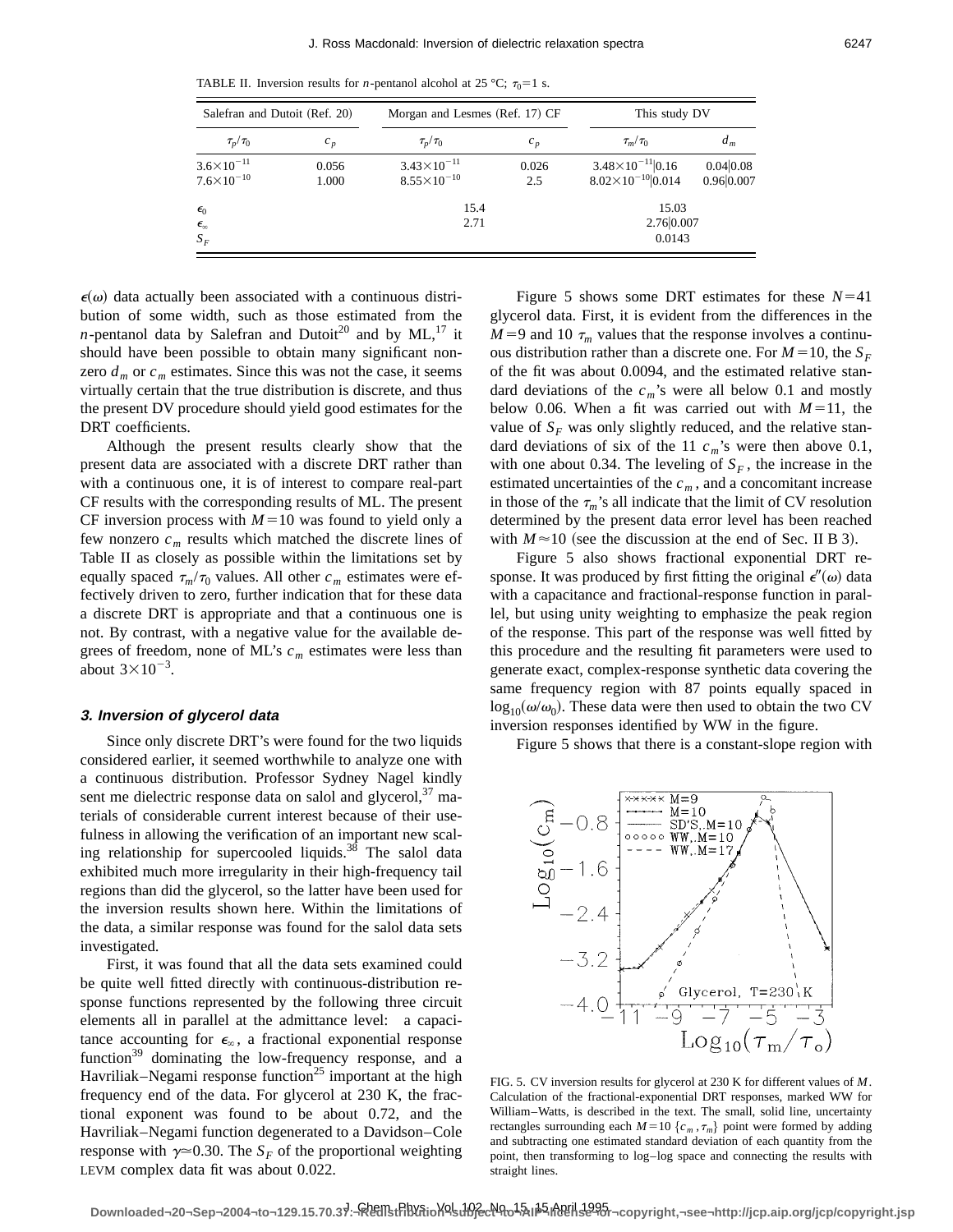a log–log slope of about 0.72 just to the left of the peak, a slope which is shared by the two glycerol inversion responses and by the fractional-exponential ones, as one might expect from the aforementioned discussion. The presence of a high-frequency tail is evident, however, in the glycerol response below  $s_m \approx -7$ . Except for the end point, which is likely to be inaccurate because of the finite span of the data, another nearly straight-line region is apparent, but it has a log–log slope of nearer 0.45 than 0.3. To verify the reasonableness of this result, the direct-fit results mentioned earlier involving three response elements were used to generate new  $N=87$  exact data and then this data set was fitted by proportional weighting CV inversion. The resulting  $M=10$  curve was found to lie almost exactly over the  $M=10$  glycerol curve of the figure from the left side of the peak to the minimum  $s_m$  value, except for the end point. These results thus show that both the direct and the inverse fitting results are mutually consistent over most of the range of the data. Furthermore, they demonstrate the usefulness of CV inversion of experimental data of the present type in bringing out details of a complicated, distributed DRT.

# **III. CONCLUSIONS AND FUTURE DIRECTIONS**

It seems likely that the identification by ML and others of the DRT's of water and *n*-pentanol alcohol as continuous rather than discrete arose from the lack of a general inversion method that allowed the  $\tau_m$ 's to be free rather than initially fixed. The present DV and CV methods do so and can thus remove the chance of misidentification. Moreover, ML may not have used sufficiently stringent convergence criteria for their least-squares fits, and in their inversions of data for these liquids they applied their usual least-squares procedure even when their number of degrees of freedom was  $-1$ .

Although it has been demonstrated herein and elsewhere<sup>14</sup> that DV inversion is not an ill-posed problem and has tremendous resolving power, the maximum resolution of CV inversion is limited by errors in the data. Preliminary work indicates that resolution can be somewhat improved for experimental data inversion by first smoothing the data by the method used herein for the water data, but the gain achieved is usually relatively small. An alternative is to modify the present nonlinear-least-squares CV algorithm to include Tikhonov regularization. Up to the present, such regularization has generally involved fixed independent variable (here  $\tau$ ) values. In order to avoid the need for a subjective choice of the regularization parameter, in the combined approach it might be taken as a free parameter of the fitting or possibly determined by the *L* curve method of Hansen.<sup>40,41</sup> If nonlinear least-squares inversion, including regularization and free  $\tau_m$  parameters, proves successful, much larger useful values of *M* than now practical should be possible, even for data with appreciable errors.

## **ACKNOWLEDGMENTS**

I greatly appreciate the helpful comments of Professor William J. Thompson and a valuable suggestion by Professor K. J. Arrow. I am also grateful to Dr. F. D. Morgan and Dr. D. P. Lesmes for sending me the *n*-pentanol alcohol data they used in their work and for providing some helpful comments on an earlier version of the present work. I also appreciate the useful suggestions of two reviewers.

## **APPENDIX A: THE LEVM DISCRETE FUNCTION INVERSION METHOD**

A powerful instantiation of the DV discrete function inversion approach has been included for a decade as one of a great many choices in the very general LEVM complex nonlinear least-squares impedance spectroscopy data fitting program. $9,42-45$  This program uses the modified Levenberg– Marquardt algorithm of Moré,<sup>46</sup> which is robust, fast converging, and involves implicitly scaled variables. LEVM has been used for direct impedance-spectroscopy data fitting, for estimating DRT's, and as a powerful substitute for Kronig– Kramers transformation.<sup>12,13</sup> Nearly all the present fits with LEVM used proportional or function proportional weighting, and fitting to full complex data or to their real or imaginary parts is straightforward. Details of the many weighting possibilities available in LEVM are given elsewhere.  $9,45,47$  LEVM fitting yields a value of the standard deviation of the weighted fit residuals,  $S_F$  (which involves the number of degrees of freedom available), estimates of the free parameter values, estimates of the standard deviations of the parameter estimates, a parameter correlation matrix, and an *F* test of the overall fit.

The actual discrete function approach circuit used in LEVM to represent dielectric response response involves a capacitance  $C_\infty$  in parallel with *M* parallel branches, each consisting of a capacitance,  $C_m$ , in series with a resistance,  $R_m$ . When the admittance of this structure is divided by  $i\omega$ , one obtains the complex capacitance

$$
C(\omega_n) = C_{\infty} + \Lambda \sum_{m=1}^{M} C_m / (1 + i\omega_n C_m R_m),
$$
 (A1)

with  $\Lambda$ =1. The capacitances appearing in Eq. (A1) can be converted to dielectric constant form by dividing each one by  $C_V$ , the capacitance of the empty measurement cell. Weighted CNLS fitting of this circuit yields estimates of the  $2M+1$  free parameters. Note that the individual relaxation times are defined as just  $\tau_m \equiv C_m R_m$ , and the program includes a choice which leads to estimates of  $C_m$  (and thus  $d_m$ ) and  $\tau_m$  directly if desired. The number of degrees of freedom for discrete or continuous function fitting is  $(2N-2M-1)$ for complex data fitting,  $(N-2M-1)$  for real-part fitting, and  $(N-2M)$  for imaginary part data.

After the iterative fitting process has converged, the program calculates the quantity  $\Delta C \equiv (C_0 - C_\infty)$  (equal to the sum of the  $C_m$ 's), the  $\tau_m$ 's, and the dimensionless distribution strengths,  $d_m \equiv C_m/(C_0 - C_\infty)$ . The results may then be expressed in just the form of Eq. (1) with  $I(\omega)$  given by the  $I_G$  of Eq.  $(5)$ .

When LEVM is used for discrete function inversion, it not only returns estimates of the standard deviations of the free distribution parameters but also those of the relative standard deviations of the parameters, where for a parameter estimate *B*, the relative standard deviation is just the standard deviation divided by  $|B|$ . Unfortunately, such estimates have usu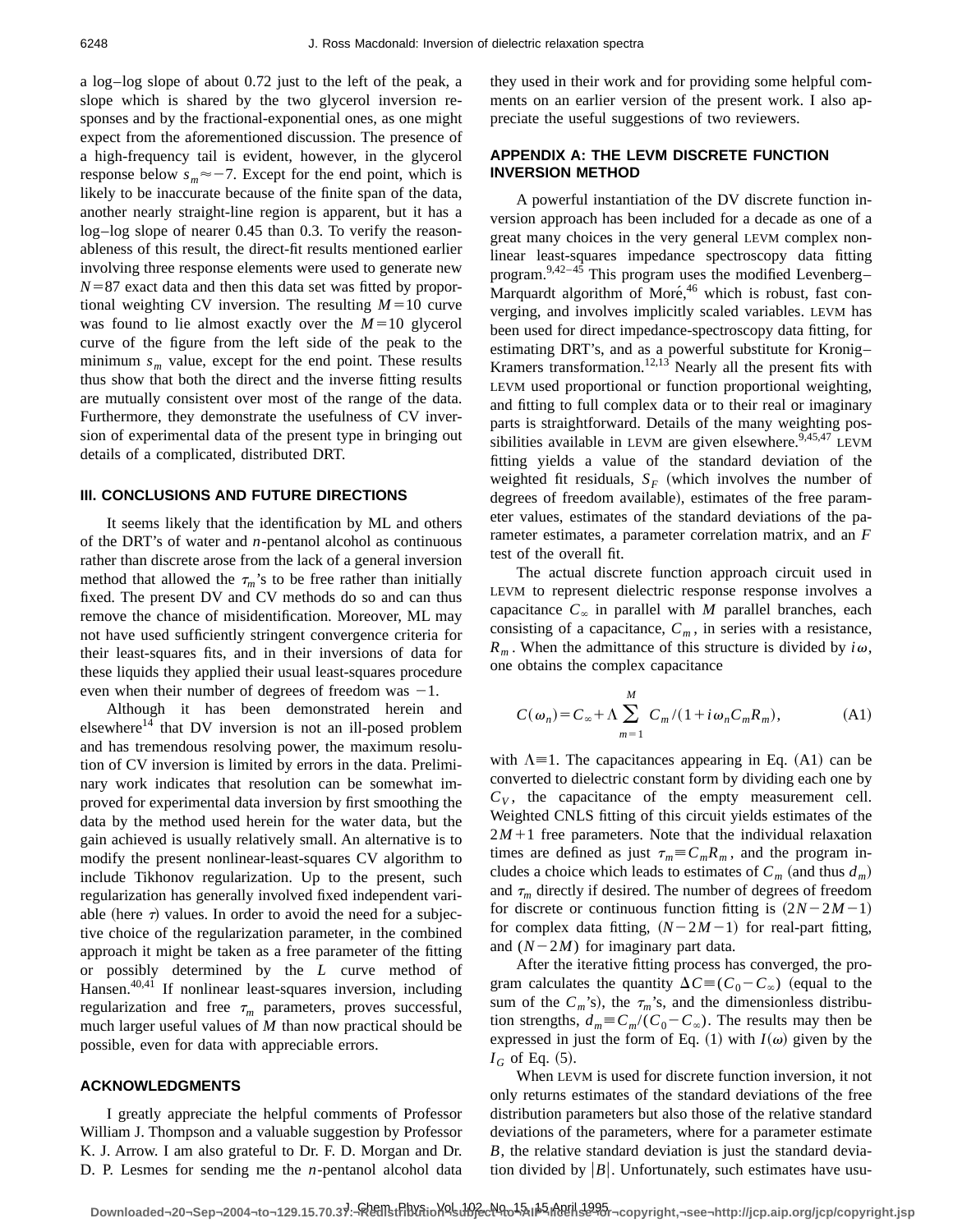ally been unavailable and/or unreported in the past. Incidentally, a relative standard deviation estimate as large as 0.4 or 0.5 provides only a small degree of confidence in the related parameter estimate, and one of the order of unity or greater suggests that the related parameter estimate is meaningless unless it itself is zero.

Although estimated relative standard deviations can be calculated for the  $d_m$  coefficients and for  $(C_0 - C_\infty)$  when those of the  $C_m$ 's and their correlation matrix are known, the calculation is only approximate. It involves not only a quotient of uncertain quantities, but also possibly very uncertain correlation coefficient values. These values are obtained by a linearization procedure from the off-diagonal elements of the variance-covariance matrix, which is calculated after convergence of the fit. A Monte Carlo study<sup>34</sup> has shown that in calculations of the present type, the off-diagonal elements are generally much less accurate than the diagonal elements, the ones which lead to the parameter relative standard deviation estimates. Thus, this approach is not used in LEVM.

Luckily, it turns out that the *relative* standard deviation estimates of the distribution coefficients are closely the same as those of their associated parameters, and so they need not be separately estimated. This result has been established by taking the  $\Lambda$  of Eq. (A1) fixed at the value of  $(C_0 - C_\infty)$ obtained from a prior fit with  $\Lambda$  fixed at unity, and repeating the fitting. Then, the resulting dimensionless  $C_m$  values are the direct distribution coefficients themselves and their relative standard deviation values are found to be the same as those with  $\Lambda$ =1.

It should be clear that only minor changes in the LEVM discrete function approach program are needed to convert it to a CV or CF continuous-function approach. Because of the parameter optimization element in the present inversion methods, a variable- $\tau$ , continuous-function solution differs from a corresponding discrete function one by more than a scale factor. For all of the different kinds of inversions discussed herein, LEVM incorporates the physically required constraint that distribution-strength coefficients cannot be negative. $24$ 

# **APPENDIX B: THE MORGAN–LESMES CONTINUOUS FUNCTION INVERSION METHOD**

Morgan and Lesmes $<sup>17</sup>$  used nonlinear regression for their</sup> real-part CF inversions. They employed a modified Levenberg–Marquardt algorithm which, upon convergence, should yield results very close to those obtained from LEVM CF real-part fitting using function-proportional weighting, a weighting which is determined by taking the uncertainty of each data point equal to the model estimate for that point.42,43,47 One significant difference between the present inversion approaches and that of ML is that they used what they termed a "data rms error,"  $\text{rms}_D$ , which involved  $N-1$ rather than the standard degrees-of-freedom choice mentioned in Appendix A for  $S_F$ . Furthermore,  $\text{rms}_D$  should not generally be defined as an *error* measure.<sup>17</sup> There are unknown errors present in experimental data, and thus such quantities as  $\text{rms}_D$  and  $S_F$  are (different) measures of only the sum of the weighted, squared differences between the data values and the model predictions. Only when the model is known to describe error-free data exactly (information never available for experimental data) do these quantities involve the true weighted errors, as opposed to the weighted residuals.

Some of the ML inversions involved underdetermined systems of equations, those where  $M > N$ . The problem of obtaining solutions under these conditions is known in econometrics as the undersized sample problem. $^{6(e),48}$  These authors suggest that one should not expect to obtain a unique solution; they mention such techniques as singular value decomposition and the repeated use of the generalized matrix inverse; but they do not suggest that it is reasonable to use the same least-squares approach appropriate for an overdetermined system for an undetermined one, as ML have done.

In the ML work, $17$  no notational distinction is made between the DRT's  $G(\tau)$  and  $F(y)$ , the right side of Eq. (10) needs to be inverted; the undefined quantity ''*N*'' is the number of discrete frequency values,  $S_m$  in Eqs. (15) and (16) should be  $s_m$ , and the term  $sin(\pi \tau)$  in Eq. (14) should be replaced by  $sin(\pi\beta)$ .

- $1$  J. R. Macdonald and M. K. Brachman, Rev. Mod. Phys. **28**, 393 (1956). <sup>2</sup>C. J. F. Böttcher and P. Bordewijk, *Theory of Electric Polarization*, (Elsevier Scientific Publishing Company, Amsterdam, The Netherlands, 1978), Vol. II pp. 47 and 48 and 88-92.
- 3F. R. de Hoog, in *The Application and Numerical Solution of Integral Equations*, edited by R. S. Anderssen, F. R. de Hoog, and M. A. Lukas (Suthoff and Noordhoff, Alphen aan den Rijn, The Netherlands, 1980), pp. 119–124.
- <sup>4</sup> J. V. Beck, B. Blackwell, and C. R. St. Clair, Jr., *Inverse Heat Conduction* (Wiley-Interscience, New York, 1985), pp. 108-112 and 134-137.
- <sup>5</sup> I. J. D. Craig and J. C. Brown, *Inverse Problems in Astronomy* (Adam Hilger, Bristol, England, 1986), pp. 59 and 60.
- 6W. H. Press, S. A. Teukolsky, W. T. Vetterling, and B. P. Flannery, *Numerical Recipes*, 2nd Ed. (Cambridge University Press, Cambridge, England, 1992); (a) pp. 779–817; (b) p. 666; (c) p. 132; (d) p. 134; (e) pp. 57 and 670– 672.
- <sup>7</sup> J. R. Macdonald, J. Appl. Phys. **58**, 1955 (1985).
- <sup>8</sup> J. R. Macdonald, J. Appl. Phys. **61**, 700 (1987).
- <sup>9</sup> J. R. Macdonald, J. Appl. Phys. **65**, 4845 (1989).
- <sup>10</sup> J. R. Macdonald, J. Appl. Phys. **75**, 1059 (1994).
- <sup>11</sup> J. R. Macdonald, Phys. Rev. B **49**, 9438 (1994).
- <sup>12</sup>B. A. Boukamp and J. R. Macdonald, Solid State Ionics **74**, 85 (1994).
- <sup>13</sup> J. R. Macdonald, J. Electroanal. Chem. **378**, 17 (1994).
- <sup>14</sup> J. R. Macdonald, Comp. Phys. (submitted).
- <sup>15</sup> K. W. Wagner, Ann. Phys. **40**, 817 (1913).
- <sup>16</sup> J. R. Macdonald and J. C. Wang, Solid State Ionics 60, 319 (1993).
- <sup>17</sup>F. D. Morgan and D. P. Lesmes, J. Chem. Phys. **100**, 671 (1994).
- <sup>18</sup> P. C. Hansen, Inv. Probl. **10**, 894 (1994).
- <sup>19</sup> J. L. Salefran and A. M. Bottreau, J. Chem. Phys. 67, 1909 (1977).
- $^{20}$  J. L. Salefran and Y. Dutuit, J. Chem. Phys. **74**, 3056 (1981).
- <sup>21</sup> A. D. Franklin and H. J. de Bruin, Phys. Status Solidi A  $75$ , 647 (1983).
- <sup>22</sup> N. Link, S. Bauer, and B. Ploss, J. Appl. Phys. **69**, 2759 (1991).
- $^{23}$  D. R. Uhlmann and R. M. Hakim, J. Phys. Chem. Solids **32**, 2652 (1971).
- <sup>24</sup> J. R. Cost, J. Appl. Phys. **54**, 2137 (1983).
- <sup>25</sup> S. Havriliak and S. Negami, Polmer 8, 161 (1967).
- <sup>26</sup> K. S. Cole and R. H. Cole, J. Chem. Phys. **9**, 341 (1941).
- $^{27}$ D. W. Davidson and R. H. Cole, J. Chem. Phys. **19**, 1484 (1951).
- <sup>28</sup> S. K. Garg and C. P. Smyth, J. Phys. Chem. **69**, 1294 (1965).
- <sup>29</sup> D. L. Misell and R. J. Sheppard, J. Phys. D **6**, 379 (1973).
- $30$  R. J. Sheppard and E. H. Grant, Adv. Mol. Relaxation 6, 61 (1974).
- <sup>31</sup> D. L. Misell and R. J. Sheppard, Adv. Mol. Relaxation 6, 319 (1975).
- 32A. M. Bottreau, J. M. Moreau, J. M. Laurent, and C. Marzat, J. Chem. Phys. 62, 360 (1975).
- 33W. J. Thompson and J. R. Macdonald, Proc. Natl. Acad. Sci. USA **90**, 6904 (1993).
- <sup>34</sup> J. R. Macdonald, Electrochim. Acta 38, 1883 (1993).
- <sup>35</sup> H. J. Woltring, Adv. Eng. Software 8, 104 (1986).